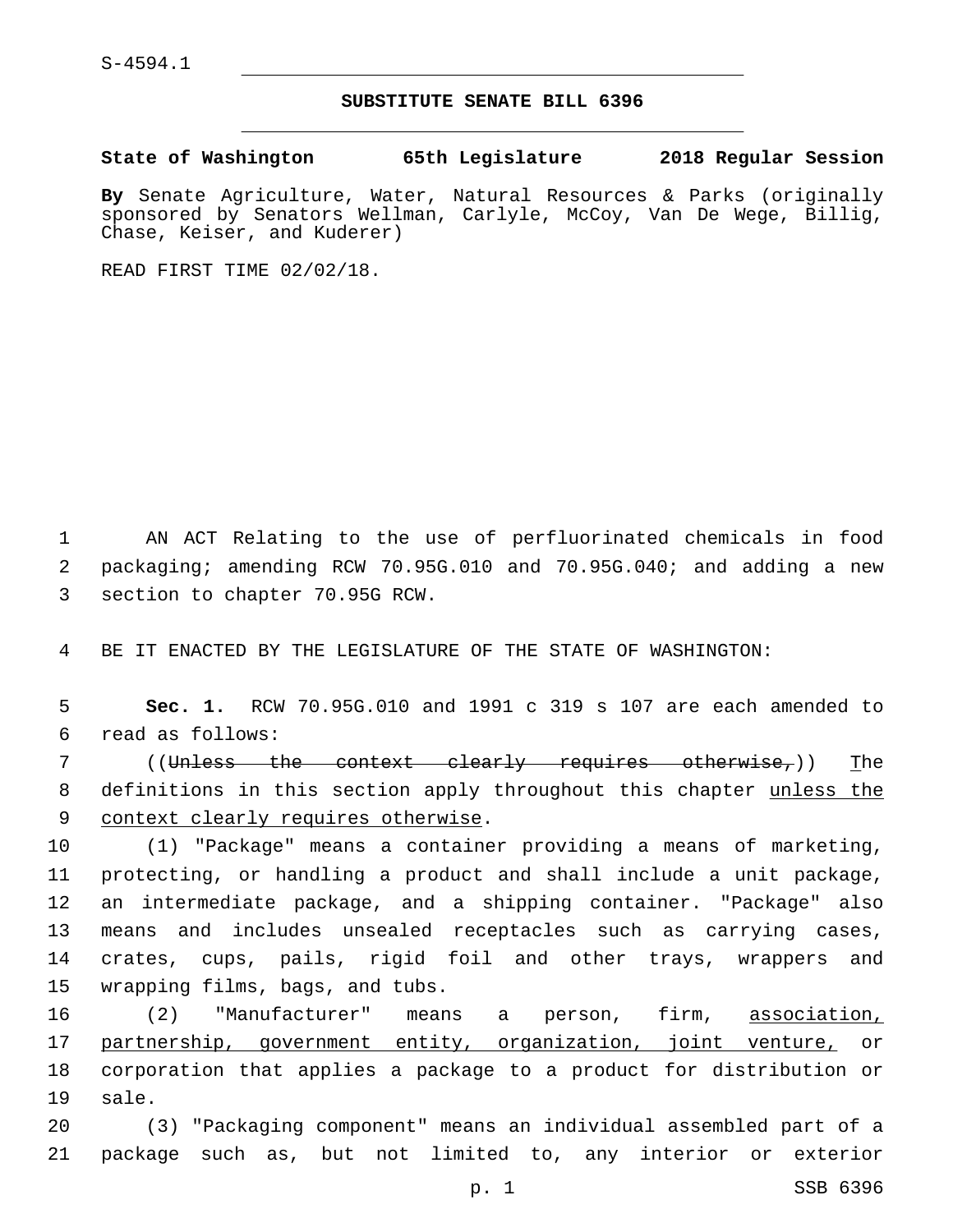blocking, bracing, cushioning, weatherproofing, exterior strapping, coatings, closures, inks, and labels.2

 (4) "Food package" means a package or packaging component that is intended for direct food contact and is comprised, in substantial part, of paper, paperboard, or other materials originally derived from plant fibers. (5) "Perfluoroalkyl and polyfluoroalkyl substances" or "PFAS

 chemicals" means, for the purposes of food packaging, a class of 9 fluorinated organic chemicals containing at least one fully fluorinated carbon atom.

 (6) "Safer alternative" means an alternative substance or chemical, demonstrated by an alternatives assessment, that meets 13 improved hazard and exposure considerations and can be practicably and economically substituted for the original chemical.

 NEW SECTION. **Sec. 2.** A new section is added to chapter 70.95G 16 RCW to read as follows:

 (1) Beginning January 1, 2022, no person may manufacture, knowingly sell, offer for sale, distribute for sale, or distribute for use in this state food packaging to which PFAS chemicals have been intentionally added in any amount. This prohibition may not take effect until the department of ecology completes the following: (a) Identifies that a safer alternative is available; and (b) publishes findings, as required under subsection (3) of this section.

 (2) To determine whether safer alternatives to PFAS chemicals exist, the department of ecology must conduct an alternatives 26 assessment that:

 (a) Evaluates less toxic chemicals and nonchemical alternatives 28 to replace the use of a chemical;

 (b) Follows the guidelines for alternatives assessments issued by 30 the interstate chemicals clearinghouse; and

 (c) Includes, at a minimum, an evaluation of chemical hazards, 32 exposure, performance, cost, and availability.

 (3) By January 1, 2020, the department of ecology must publish its findings in the Washington State Register on whether a safer alternative to PFAS chemicals in specific applications of food packaging is available for each assessed application and submit a report with the findings to the appropriate committees of the 38 legislature.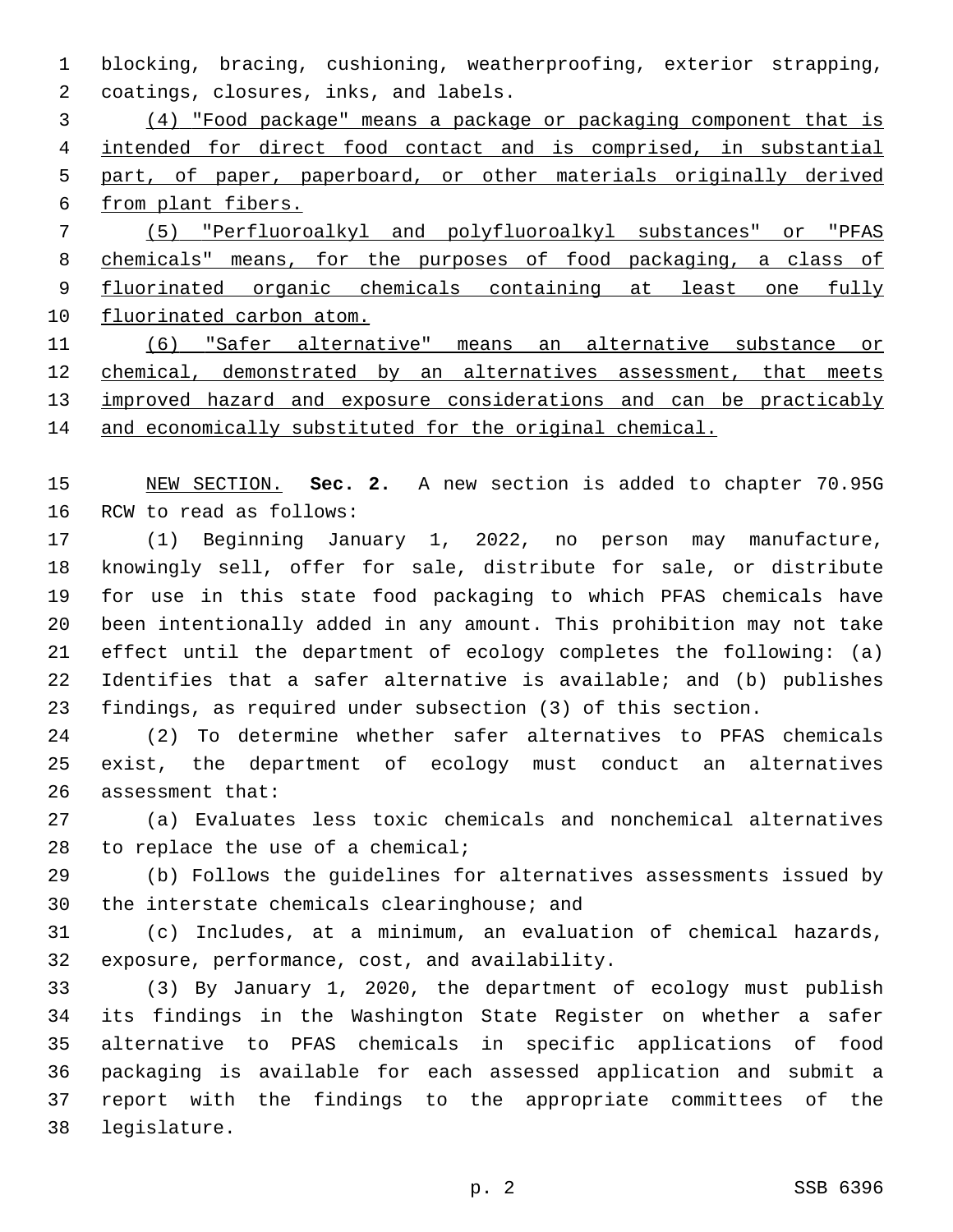(4) The prohibition on the use of PFAS chemicals in food 2 packaging:

 (a) Becomes effective January 1, 2022, if the report required under subsection (3) of this section finds that a safer alternative is available for specific food packaging applications;

 (b) Does not take effect January 1, 2022, if the report required under subsection (3) of this section does not find that a safer alternative is available for specific food packaging applications.

 (5) If the department of ecology does not find that a safer alternative is available for some or all categories of food packaging applications, beginning January 1, 2021, and each year following, the department of ecology must review and report on alternatives as described in subsection (2) of this section. The prohibition in this section for specific food packaging applications takes effect two years after a report submitted to the legislature required under subsection (3) of this section finds that a safer alternative is 17 available.

 **Sec. 3.** RCW 70.95G.040 and 1991 c 319 s 110 are each amended to 19 read as follows:

20 ((By July 1, 1993,)) A certificate of compliance stating that a package or packaging component is in compliance with the requirements 22 of this chapter shall be developed by its manufacturer. For food packaging, a manufacturer shall develop a compliance certificate by the date of a prohibition taking effect under section 2 of this act. If compliance is achieved under the exemption or exemptions provided 26 in RCW 70.95G.030  $((3)$  or  $(4)$ ), the certificate shall state the specific basis upon which the exemption is claimed. The certificate of compliance shall be signed by an authorized official of the manufacturing company. The certificate of compliance shall be kept on file by the manufacturer for as long as the package or packaging component is in use, and for three years from the date of the last sale or distribution by the manufacturer. Certificates of compliance, or copies thereof, shall be furnished to the department of ecology upon request within sixty days. If manufacturers are required under any other state statute to provide a certificate of compliance, one certificate may be developed containing all required information.

 If the manufacturer or supplier of the package or packaging component reformulates or creates a new package or packaging component, the manufacturer shall develop an amended or new